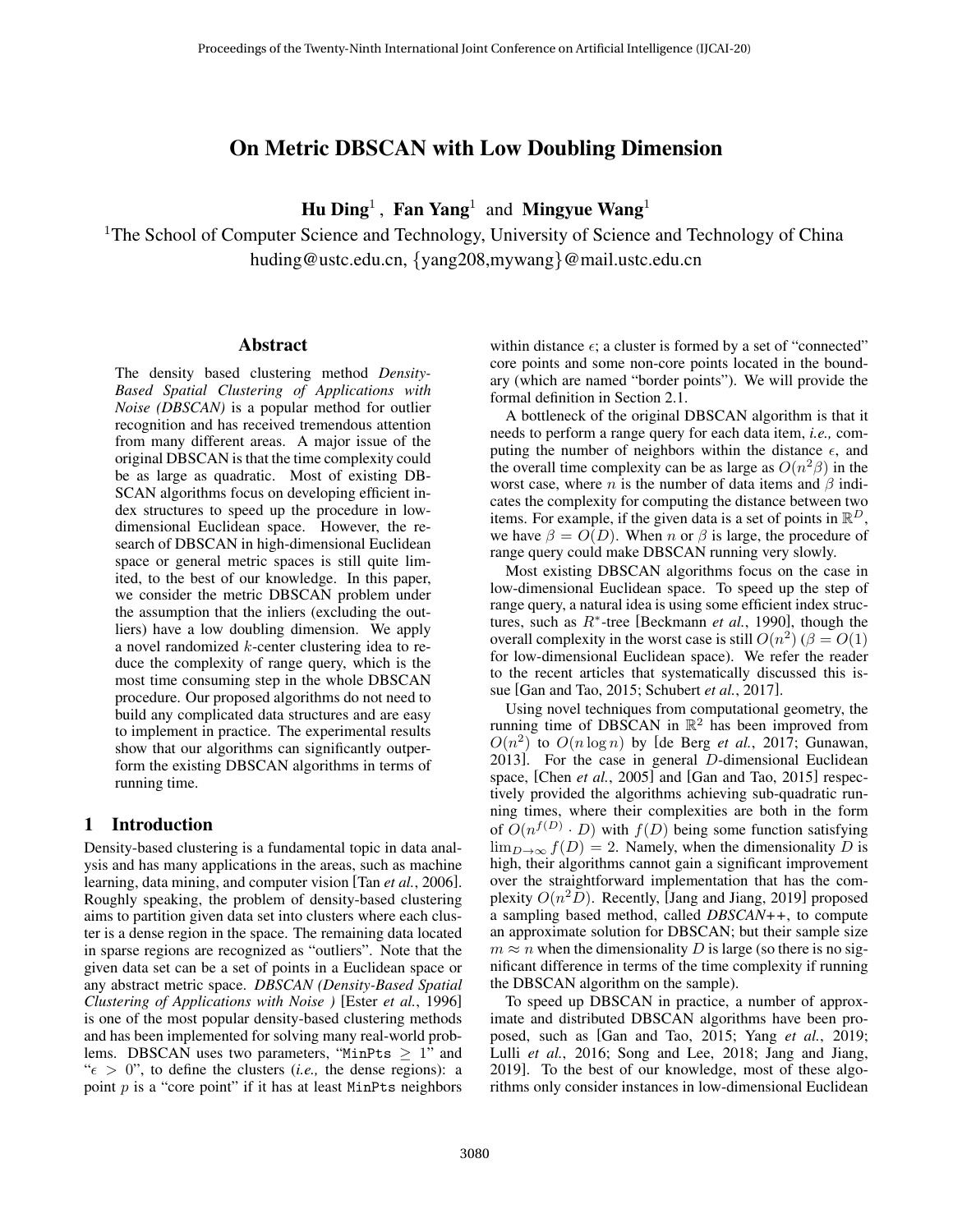space (rather than high-dimensional Euclidean space or abstract metric space), except [Lulli *et al.*[, 2016;](#page-6-10) [Yang](#page-6-9) *et al.*, [2019\]](#page-6-9). [Lulli](#page-6-10) *et al.* presented an approximate, distributed algorithm for DBSCAN, as long as the distance function  $d(\cdot, \cdot)$  is symmetric, that is,  $d(x, y) = d(y, x)$  for any two points x and y. Very recently, [Yang](#page-6-9) *et al.* showed an exact, distributed algorithm for DBSCAN in any abstract metric space; however, their method mainly focuses on how to ensure the load balancing and cut down the communication cost for distributed systems, rather than reducing the computational complexity of DBSCAN (actually, it directly uses the original DBSCAN algorithm of [Ester](#page-6-1) *et al.* on each local machine).

#### 1.1 Our Main Results

In this paper, we consider developing efficient algorithm for computing the exact solution of DBSCAN. As mentioned by [Yang](#page-6-9) *et al.*, a wide range of real-world data cannot be represented in low-dimensional Euclidean space (*e.g.,* textual and image data can only be embedded into high-dimensional Euclidean space). Moreover, as mentioned in [\[Schubert](#page-6-4) *et al.*, [2017\]](#page-6-4), the original DBSCAN was designed for general metrics, as long as the distance function of data items can be well defined. Thus it motivates us to consider the problem of DBSCAN in high-dimensional Euclidean space and general metric space.

We assume that the given data has a low "doubling dimension", which is widely used for measuring the intrinsic dimensions of datasets [\[Talwar, 2004\]](#page-6-12) (we provide the formal definition in Section [2.2\)](#page-2-0). The rationale behind this assumption is that many real-world datasets manifest low intrinsic dimensions [\[Belkin, 2003\]](#page-6-13). For example, image sets usually can be represented by a low dimensional manifold though the Euclidean dimension of the image vectors can be very high. We also note that it might be too strict to assume that the whole data set has a low doubling dimension, especially when it contains outliers. To make the assumption more general and capture a broader range of cases in practice, we only assume that the set of inliers has a constant doubling dimension while the outliers can scatter arbitrarily in the space. The assumption is formally stated in Definition [3.](#page-2-1) We focus on the following key question:

*Is there any efficient algorithm being able to reduce the complexity of range query for DBSCAN, under such "low doubling dimension assumption"?*

We are aware of several index structures in doubling metrics, *e.g.,* [\[Karger and Ruhl, 2002;](#page-6-14) [Krauthgamer and Lee,](#page-6-15) [2004;](#page-6-15) [Talwar, 2004\]](#page-6-12). However, these methods cannot handle the case with outliers. Moreover, they usually need to build very complicated data structures (*e.g.,* hierarchically well-separated trees) that are not quite efficient in practice. The popular *Locality Sensitive Hashing* [\[Andoni and Indyk,](#page-6-16) [2008\]](#page-6-16) is efficient for nearest neighbor search in high dimensions, but not quite appropriate to solve the range query step for DBSCAN (especially for exact DBSCAN).

We observe that the well-known  $k$ -center clustering procedure can be incorporated into the DBSCAN algorithm to reduce the complexity of the range query procedure in doubling metric. However, we cannot directly apply the ordinary k-center clustering method (*e.g.,* [\[Gonzalez, 1985\]](#page-6-17)) since the outliers may not satisfy the low doubling dimension condition. Instead, we show that a randomized  $k$ -center clustering algorithm proposed by [Ding *et al.*[, 2019\]](#page-6-18) can efficiently remedy this issue, though we still need to develop some new ideas to apply their algorithm to solve the problem of DBSCAN.

The rest of the paper is organized as follows. In Section [2,](#page-1-1) we show the formal definitions of doubling dimension and DBSCAN, and briefly introduce the randomized k-center clustering algorithm from [Ding *et al.*[, 2019\]](#page-6-18). In Section [3,](#page-2-2) we propose and analyze our algorithms for reducing the complexity of range query in detail. Finally, we compare the experimental performances of our algorithms and several wellknown baseline DBSCAN algorithms on both synthetic and real datasets.

## <span id="page-1-1"></span>2 Preliminaries

Throughout this paper, we use  $(X, d)$  to denote the metric space where  $d(\cdot, \cdot)$  is the distance function on X. Let  $|X| =$ *n*. We also assume that it takes  $O(\beta)$  time to compute  $d(p, q)$ for any  $p, q \in X$ . Let  $\mathbb{B}(x,r)$  be the ball centered at point  $x \in X$  with radius  $r \geq 0$  in the metric space.

## <span id="page-1-0"></span>2.1 DBSCAN

We introduce the formal definition of DBSCAN. Given two parameters  $\epsilon > 0$  and MinPts  $\in \mathbb{Z}^+$ , DBSCAN divides the points of  $X$  into three classes:

- 1. p is a core point, if  $|\mathbb{B}(p,\epsilon) \cap X| \geq$  MinPts;
- 2. p is a **border point**, if p is not a core point but  $p \in$  $\mathbb{B}(q, \epsilon)$  of some core point q;
- 3. all the other points are outliers.

To define a cluster of DBSCAN, we need the following concept.

**Definition 1** (Density-reachable). We say a point  $p \in X$  is *density-reachable from a core point* q*, if there exists a sequence of points*  $p_1, p_2, \cdots, p_t \in X$  *such that:* 

- $p_1 = q$  *and*  $p_t = p$ ;
- $p_1, \cdots, p_{t-1}$  *are all core points;*
- $p_{i+1} \in \mathbb{B}(p_i, \epsilon)$  for each  $i = 1, 2, \cdots, t 1$ .

If one arbitrarily picks a core point  $q$ , then the corresponding DBSCAN cluster defined by  $q$  is

<span id="page-1-2"></span> $\{p \mid p \in X \text{ and } p \text{ is density-reachable from } q\}.$  (1)

Actually, we can imagine that the set  $X$  form a directed graph: any two points p and  $p' \in P$  are connected by a directed edge  $p \to p'$ , if p is a core point and  $p' \in \mathbb{B}(p, \epsilon)$ . From [\(1\)](#page-1-2), we know that the cluster is the maximal subset containing the points who are density-reachable from  $q$ . The cluster may contain both core and border points. It is easy to know that for any two core point q and  $q'$ , they define exactly the same cluster if they are density-reachable from each other (*i.e.*, there exists a path from  $q$  to  $q'$  and vice versa). Therefore, a cluster of DBSCAN is uniquely defined by any of its core points. Moreover, a border point could belong to multiple clusters and an outlier cannot belong to any cluster. The goal of DBSCAN is to discover these clusters and outliers.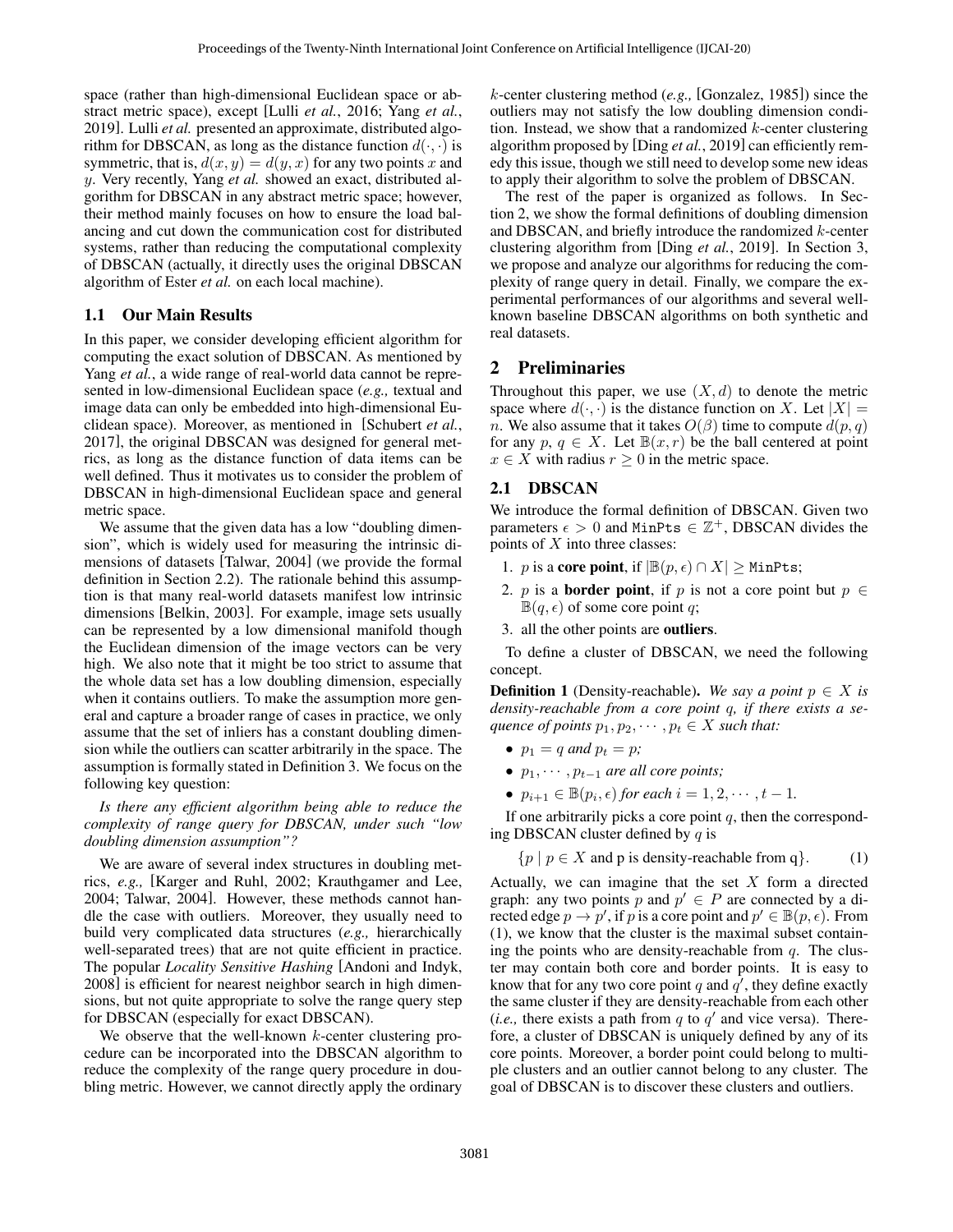For convenience, we use  $X_{in}$  and  $X_{out}$  to denote the sets of inliers (including the core points and border points) and outliers, respectively.

## <span id="page-2-0"></span>2.2 Doubling Metrics

<span id="page-2-3"></span>Definition 2 (Doubling Dimension). *The doubling dimension of a metric space*  $(X, d)$  *is the smallest number*  $\rho > 0$ *, such that for any*  $p \in X$  *and*  $r \geq 0$ ,  $X \cap \mathbb{B}(p, 2r)$  *is always covered by the union of at most* 2 <sup>ρ</sup> *balls with radius* r*.*

Roughly speaking, the doubling dimension describes the expansion rate of the metric space. We have the following property of doubling metrics from [\[Talwar, 2004;](#page-6-12) [Krauthgamer and Lee, 2004\]](#page-6-15) that can be proved by recursively applying Definition [2.](#page-2-3)

<span id="page-2-6"></span>Proposition 1. *Let* (X, d) *be a metric space with a doubling dimension*  $\rho > 0$ *. If*  $Y \subseteq X$  *and its aspect ratio is*  $\alpha =$  $\max_{y,y'\in Y} d(y,y')$  $\frac{\max_{y,y'\in Y}a(y,y')}{\min_{y,y'\in Y}d(y,y')},$  then  $|Y|\leq 2^{\rho\lceil\log\alpha\rceil}$ .

For our DBSCAN problem, we adopt the following assumption from [Ding *et al.*[, 2019\]](#page-6-18).

<span id="page-2-1"></span>Definition 3 (Low Doubling Dimension Assumption). *Given an instance*  $(X, \epsilon, \text{MinPts})$  *of DBSCAN, we assume that the metric space*  $(X_{in}, d)$ , i.e., *the metric space formed by the set of core points and border points, has a constant doubling* dimension  $\rho > 0$ . The set  $X_{out}$  of outliers can scatter arbi*trarily in the space.*

#### 2.3 The Randomized Gonzalez's Algorithm

k*-center clustering* is one of the most fundamental cluster-ing problems [\[Gonzalez, 1985\]](#page-6-17). Given a metric space  $(X, d)$ with  $|X| = n$ , the problem of k-center clustering is to find  $k$  balls to cover the whole  $X$  and minimize the maximum radius. For the sake of completeness, let us briefly introduce the algorithm of [\[Gonzalez, 1985\]](#page-6-17) for k-center clustering first. Initially, it arbitrarily selects a point from  $X$ , and iteratively selects the following  $k - 1$  points, where each j-th step ( $2 \le j \le k$ ) chooses the point having the largest minimum distance to the already selected  $j - 1$  points; finally, each point of  $X$  is assigned to its nearest neighbor of these selected  $k$  points. It can be proved that this greedy strategy yields a 2-approximation of k-center clustering (*i.e.,* the maximum radius of the obtained  $k$  balls is at most twice as large as the optimal radius).

[Ding *et al.*[, 2019\]](#page-6-18) presented a randomized version of the Gonzalez's algorithm for solving  $k$ -center clustering with outliers. Let  $z \geq 1$  be the pre-specified number of outliers, and the problem of  $k$ -center with outliers is to find  $k$  balls to cover  $n - z$  points of X and minimize the maximum radius. This problem is much more challenging than the ordinary k-center clustering, since we do not know which points are the outliers in advance and there are an exponentially large number  $\binom{n}{z}$  of different possible cases. Note that other algorithms for k-center clustering with outliers, such as [\[Charikar](#page-6-19) *et al.*[, 2001;](#page-6-19) [Chakrabarty](#page-6-20) *et al.*, 2016], take at least quadratic time complexity. The key idea of [Ding *et al.*[, 2019\]](#page-6-18) is to replace each step of Gonzalez's algorithm, choosing the farthest point to the set of already selected points, by taking a random sample from the farthest  $(1 + \delta)z$  points, where  $\delta > 0$  is

#### <span id="page-2-5"></span>Algorithm 1 The Randomized Gonzalez's algorithm

**Input:** An instance  $(X, d)$  of k-center clustering with z outliers, and  $|X| = n$ ; the parameters  $\delta > 0$ ,  $\eta \in (0, 1)$ , and  $t \in \mathbb{Z}^+$ .

- 1. Let  $\gamma = z/n$  and initialize a set  $E = \emptyset$ .
- 2. Initially,  $j = 1$ ; randomly select  $\frac{1}{1-\gamma} \log \frac{1}{\eta}$  points from  $X$  and add them to  $E$ .
- 3. Run the following steps until  $j = t$ :
	- (a)  $j = j+1$  and let  $Q_j$  be the farthest  $(1+\delta)z$  points of X to E (for each point  $p \in X$ , its distance to E is  $\min_{q \in E} d(p,q)$ ).
	- (b) Randomly select  $\frac{1+\delta}{\delta} \log \frac{1}{\eta}$  points from  $Q_j$  and add them to  $E$ .

#### Output E.

a small parameter; after  $O(k)$  steps, with constant probability, the algorithm yields a set of  $O(\frac{k}{\delta})$  balls covering at least  $n - (1 + \delta)z$  points of X and the resulting radius is at most twice as large as the optimal radius. For example, if we set  $\delta = 1$ , the algorithm will yield  $O(k)$  balls covering at least  $n - 2z$  points. The formal result is presented in Theorem [1.](#page-2-4) We omit the detailed proof from [Ding *et al.*[, 2019\]](#page-6-18).

<span id="page-2-4"></span>**Theorem 1.** Let  $r_{opt}$  be the optimal radius of the instance  $(X, d)$  *of k-center clustering with* z *outliers.* If we set  $t =$  $\frac{k+\sqrt{k}}{1-\eta}$  in Algorithm [1,](#page-2-5) with probability at least  $(1-\eta)(1-\eta)$  $e^{-\frac{1-\eta}{4}}$ ), the union of the balls

$$
\cup_{c \in E} \mathbb{B}\big(c, 2r_{opt}\big) \tag{2}
$$

*covers at least*  $n - (1 + \delta)z$  *points of* X.

If  $\frac{1}{\eta}$  and  $\frac{1}{1-\gamma}$  are constant numbers, the number of balls (*i.e.*,  $|E|$ ) is  $O(\frac{k}{\delta})$  and the success probability is constant. In each round of Step 3, there are  $\frac{1+\delta}{\delta} \log \frac{1}{\eta} = O(\frac{1}{\delta})$  new points added to E, thus it takes  $O(\frac{1}{\delta}n\beta)$  time to update the distances from the points of X to E; to select the set  $Q_j$ , we can apply the linear time selection algorithm [Blum *et al.*[, 1973\]](#page-6-21). Over-all, the running time of Algorithm [1](#page-2-5) is  $O(\frac{k}{\delta}n\beta)$ . If the given instance is in  $\mathbb{R}^D$ , the running time will be  $O(\frac{k}{\delta}nD)$ .

## <span id="page-2-2"></span>3 Our Algorithms and Theoretical Analysis

In this section, we present two efficient algorithms for solving DBSCAN under the assumption of Definition [3.](#page-2-1)

## <span id="page-2-7"></span>3.1 The First DBSCAN Algorithm

Our first DBSCAN algorithm (Algorithm [2\)](#page-3-0) contains two parts. To better understand our algorithm, we briefly introduce the high-level idea below. For convenience, we use  $d(U, V)$  to denote the minimum distance between two sets U and  $V \subset X$ , *i.e.*,  $\min\{d(u, v) \mid u \in U, v \in V\}$ .

Part (i). First, we run Algorithm [1](#page-2-5) to conduct a coarse partition on the given set  $X$ . We view  $X$  as an instance of  $k$ -center clustering with z outliers where  $z = |X_{out}|$  (recall  $X_{out}$  is the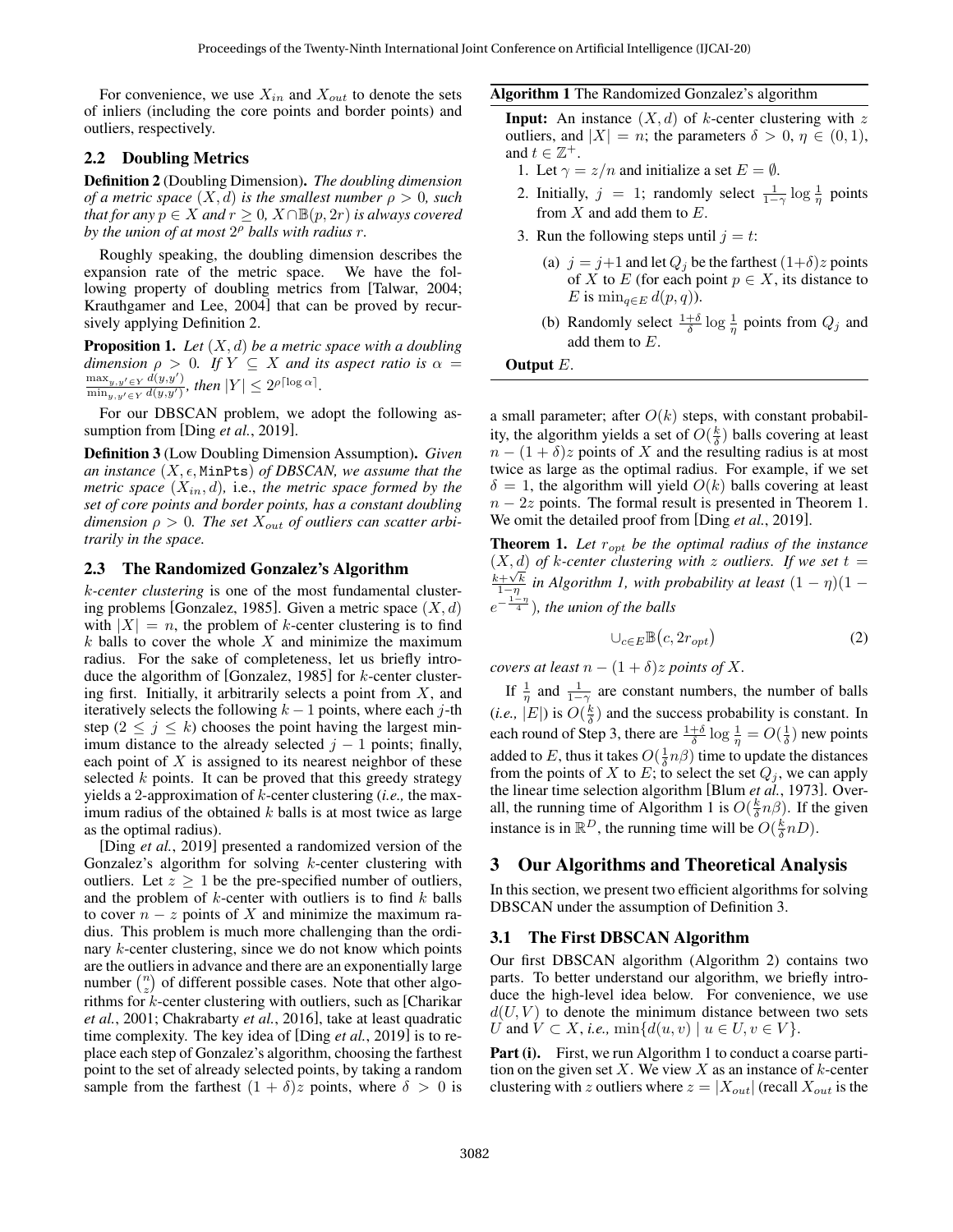set of outliers defined in Section [2.1\)](#page-1-0). However, we cannot directly run Algorithm [1](#page-2-5) since the values of  $t$  and  $z$  are not given. Actually, we can avoid to set the value of  $t$  via a slight modification on Algorithm [1;](#page-2-5) we just need to iteratively run Step 3 until  $d(Q_i, E) \leq r$ , where r is a parameter that will be discussed in our experiments. For the parameter  $z$ , we cannot obtain its exact value before running DBSCAN. In practice, the number  $z$  is much smaller than  $n$ ; so we assume that an upper bound  $\tilde{z}$  of z is available (*e.g.*, we can estimate the upper bound of  $z$  by taking a small sample before running the algorithm). In each round of Step 3 of Algorithm [1,](#page-2-5) we update the distances from  $X$  to  $E$ . As a by-product, we can store the following information after running Algorithm [1:](#page-2-5)

- the pairwise distances of E:  $\{d(c, c') \mid c, c' \in E\}$ ;
- for each  $p \in X$ , denote by  $c_p$  its nearest neighbor in E.

If we simply set  $\delta = 1$  $\delta = 1$  in Algorithm [1,](#page-2-5) Theorem 1 implies that at least  $n - 2\tilde{z}$  points of X are covered by the balls  $\bigcup_{c\in E} \mathbb{B}(c,r)$ . We denote the set of points outside the balls as  $X_{\tilde{z}}$ , and obviously  $|X_{\tilde{z}}|$  is no larger than  $2\tilde{z}$  by Theorem [1.](#page-2-4)

**Part (ii).** For the second part, we check each point  $p \in X$ and determine its label to be "core point", "border point", or "outlier". According to the formulation of DBSCAN, we need to compute the size  $|X \cap \mathbb{B}(p, \epsilon)|$ . In general, this procedure will take  $O(n\beta)$  time and the whole running time will be  $O(n^2\beta)$ . To reduce the time complexity, we can take advantage of the information obtained in Part (i). Since  $|X_{\tilde{z}}| \leq 2\tilde{z}$ and  $\tilde{z}$  usually is much smaller than n, we focus on the part  $X \setminus X_{\tilde{z}}$  containing the majority of the points in X. Let p be any point in  $X \setminus X_{\tilde{z}}$  and  $c_p$  be its nearest neighbor in E. Let

$$
A_p = \{c \mid c \in E, d(c, c_p) \le 2r + \epsilon\},\tag{3}
$$

and we can quickly obtain the set  $A_p$  since the pairwise distances of  $E$  are stored in Part (i). Lemma [1](#page-3-1) guarantees that we only need to check the local region, the balls  $\bigcup_{c \in A_p} \mathbb{B}(c, r)$ and  $X_{\tilde{z}}$ , instead of the whole X, for computing the size  $|X \cap \mathbb{B}(p, \epsilon)|$ ; further, Lemma [2](#page-3-2) shows that the size of  $A_p$ is bounded. See Figure [1](#page-4-0) for an illustration.

<span id="page-3-1"></span>**Lemma 1.** If 
$$
p \in X \setminus X_{\tilde{z}}
$$
, we have  $X \cap \mathbb{B}(p, \epsilon) \subset \left( \bigcup_{c \in A_p} (X \cap \mathbb{B}(c, r)) \right) \bigcup X_{\tilde{z}}$ .

*Proof.* Let q be any point in  $X \setminus X_{\tilde{z}}$ . If  $d(c_p, c_q) > 2r + \epsilon$ , *i.e.*,  $q \in \bigcup_{c \notin A_p} \mathbb{B}(c, r)$ , by using the triangle inequality, we have

$$
d(p,q) \geq d(c_p, c_q) - d(p, c_p) - d(q, c_q)
$$
  
> 2r + \epsilon - r - r > \epsilon. (4)

Therefore,  $q \notin X \cap \mathbb{B}(p, \epsilon)$ . That is,  $X \cap \mathbb{B}(p, \epsilon) \subset$ 

$$
X \setminus \Big(\bigcup_{c \notin A_p} \mathbb{B}(c, r)\Big) = \Big(\bigcup_{c \in A_p} \big(X \cap \mathbb{B}(c, r)\big)\Big) \bigcup X_{\tilde{z}}.\tag{5}
$$

So we complete the proof.

Now, we consider the size of  $A_p$ . Recall the construction process of  $E$  in Algorithm [1.](#page-2-5) Initially, Algorithm [1](#page-2-5) adds  $\frac{1}{1-\gamma} \log \frac{1}{\eta}$  points to E; in each round of Step 3, it adds

#### <span id="page-3-0"></span>Algorithm 2 METRIC DBSCAN ALGORITHM

**Input:** An instance  $(X, d)$  of DBSCAN, and the parameters  $\epsilon, r > 0$ , MinPts,  $\tilde{z} \in \mathbb{Z}^+$ .

- 1. Run Algorithm [1](#page-2-5) with setting  $\delta = 1$ , and terminate the loop of Step 3 when  $d(Q_j, E) \leq r$ .
	- (a) Store the set  $\mathcal{D}_E = \{d(c, c') \mid c, c' \in E\}.$
	- (b) For each  $p \in X$ , denote by  $c_p$  its nearest neighbor in  $E$ .
	- (c) If the instance is in Euclidean space: for each  $c \in E$  we build a  $R^*$ -tree for the points inside  $\mathbb{B}(c, r)$  (if a point p is covered by multiple balls, we assign it to the ball of the center  $c_p$ ).
- 2. For each  $p \in X$ , check whether it is a core point:
	- (a) if  $p \in X_{\tilde{z}}$ , directly compute the set  $X \cap \mathbb{B}(p, \epsilon)$ by scanning  $X$ ;
	- (b) else, obtain the set  $A_p = \{c \mid c \in E, d(c, c_p) \leq$  $2r + \epsilon$ } from  $\mathcal{D}_E$ , and compute the set  $X \cap$  $\mathbb{B}(p,\epsilon)$  by checking the points in  $\Big(\bigcup_{c\in A_p} (X\cap$  $\mathbb{B}(c,r)$   $\Big)$   $\bigcup X_{\tilde{z}}$  (inside each  $\mathbb{B}(c,r)$ , we use the  $R^*$ -tree built in Step 1(c) if the instance is in Euclidean space).
- 3. Join the core points into clusters by running the standard DBSCAN procedure [\[Schubert](#page-6-4) *et al.*, 2017].

 $2\log\frac{1}{\eta}$  points to E (since we set  $\delta = 1$ ). For convenience, we let num =  $\max\{\frac{1}{1-\gamma}\log\frac{1}{\eta}, 2\log\frac{1}{\eta}\}\.$  So we can imagine that  $E$  consists of multiple "batches" where each batch contains  $\leq$  num points. Also, since we terminate Step 3 when  $d(Q_i, E) \leq r$ , any two points from different batches should have distance at least  $r$ . We consider the batches having nonempty intersection with  $A_p$ . For ease of presentation, we denote these batches as  $B_1, B_2, \cdots, B_m$ . Further, we label each batch  $B_j$  by two colors for  $1 \leq j \leq m$ :

- "red" if  $B_j \cap A_p \cap X_{in} \neq \emptyset;$
- "blue" otherwise.

Without loss of generality, we assume that the batches  ${B_i}$  $1 \leq j \leq m'$  are red, and the batches  $\{B_i \mid m'+1 \leq j \leq m\}$ are blue. To bound the size of  $A_p$ , we divide it to two parts  $A_p \setminus X_{in}$  and  $A_p \cap X_{in}$ . Recall  $\hat{X}_{in}$  is the set of core points and border points defined in Section [2.1.](#page-1-0) It is easy to know that  $A_p \setminus X_{in} \subset X_{out}$ , *i.e.*,

$$
|A_p \setminus X_{in}| \le |X_{out}| \le \tilde{z}.\tag{6}
$$

Also,  $A_p \cap X_{in}$  belongs to the union of the red batches, and therefore  $|A_p \cap X_{in}| \leq m' \times \text{num}$ . So we focus on the value of  $m'$  below.

<span id="page-3-2"></span>Lemma 2. The number of red batches, m', is at most  $2^{\rho \lceil \log \alpha \rceil}$ , where  $\alpha = 4 + 2 \frac{\epsilon}{r}$ . That is,  $|A_p \cap X_{in}| \leq$  $2^{\rho \lceil \log \alpha \rceil} \times \text{num.}$  *For simplicity, if we assume*  $\frac{1}{\eta}$  *and*  $\frac{1}{1-\gamma}$  *are constant numbers in Algorithm [1,](#page-2-5) then*

$$
|A_p \cap X_{in}| \le O(2^{\rho \lceil \log \alpha \rceil}).
$$

 $\Box$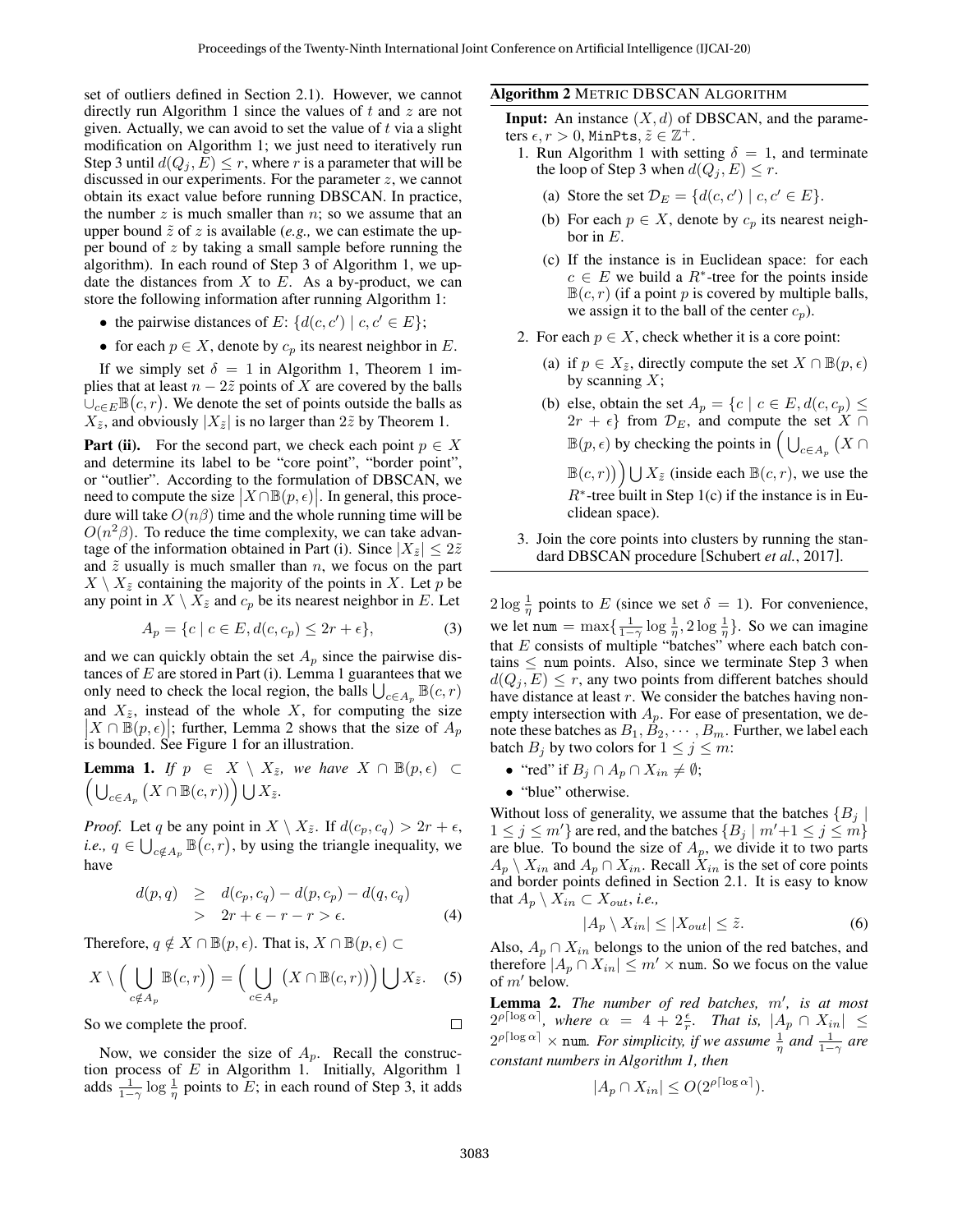<span id="page-4-0"></span>

Figure 1: (a) indicates an instance of DBSCAN, where the blue points are inliers (including the core points and border points) and the red points are outliers; (b) shows the balls obtained in Algorithm [1;](#page-2-5) (c) shows an example of computing the set  $X \cap \mathbb{B}(p, \epsilon)$  for a point p, where we just need to check the two neighbor balls of  $c_p$ .

*Proof.* For each red batch  $B_i$ , we arbitrarily pick one point, say  $c_j$ , from  $B_j \cap A_p \cap X_{in}$ , and let

$$
H = \{c_j \mid 1 \le j \le m'\}.\tag{7}
$$

First, we know  $H \subset X_{in}$ . Second, because the minimum pairwise distance of  $H$  is at least  $r$  (since any two points of H come from different batches) and the maximum pairwise distance of H

$$
\max_{c_j, c_{j'} \in H} d(c_j, c_{j'}) \leq \max_{c_j, c_{j'} \in H} (d(c_j, c_p) + d(c_p, c_{j'}))
$$
  
 
$$
\leq 2(2r + \epsilon) = 4r + 2\epsilon,
$$
 (8)

the aspect ratio of H is no larger than  $\alpha = 4 + 2\frac{\epsilon}{r}$ . Note the doubling dimension of  $(X_{in}, d)$  is  $\rho$  according to Definition [3.](#page-2-1) Through Proposition [1,](#page-2-6) we have  $|H| \leq 2^{\rho \lceil \log \alpha \rceil}$ .

So the number of red batches  $m' = |H| \leq 2^{\rho \lceil \log \alpha \rceil};$ each batch has size  $\leq$  num. Overall, we have  $|A_p \cap X_{in}| \leq$  $2^{\rho \lceil \log \alpha \rceil} \times \texttt{num}.$ 

The overall complexity. Our goal is to reduce the search region for each query step, *e.g.*, we only need to consider a local region as illustrated in Figure [1.](#page-4-0) If the points distribution within dense region is very imbalanced (that is unusual in practice), the complexity could be as bad as quadratic. Actually, it is unlikely to design an exact DBSCAN algorithm with linear or nearly linear complexity [\[Gan and Tao, 2015\]](#page-6-3).

#### <span id="page-4-3"></span>3.2 An Alternative Approach

In this section, we provide a modified version of our first DB-SCAN algorithm. In Lemma [2,](#page-3-2) we cannot directly use Propo-sition [1](#page-2-6) to bound the size of  $A_p$ , because the points inside the same batch could have pairwise distance less than  $r$ ; therefore, we can only bound the number of red batches. To remedy this issue, we perform the following "filtration" operation when adding each batch to  $E$  in Algorithm [1.](#page-2-5)

**Filtration.** For each batch of  $E$ , we compute a connection graph: each point of the batch represents a vertex, and any two vertices are connected by an edge if their pairwise distance is smaller than  $r$ . Then, we compute a maximal independent set (not necessary the maximum independent set) of the graph, and only add this independent set to  $E$  instead of the whole batch. See Figure [2](#page-4-1) as an illustration.

Obviously, this filtration operation guarantees that the pairwise distance of any two points in  $E$  is at least  $r$ . Since each batch has size num, it takes  $O(num^2 \beta)$  time to compute



<span id="page-4-1"></span>Figure 2: The batch contains 7 points, and any two points are connected by an edge if their distance is smaller than  $r$ ; we can pick the 4 red points as the maximal independent set.

the maximal independent set. Moreover, since the set  $E$  has fewer points, we need to modify the result stated in Theo-rem [1.](#page-2-4) Let  $p$  be any point of  $X$  having distance no larger than r to  $E$  in the original Algorithm [1.](#page-2-5) After performing the filtration operation, we know  $d(p, E) \leq 2r$  due to the triangle inequality. As a consequence, the set  $X \setminus X_{\tilde{z}}$  is covered by the balls  $\cup_{c \in E} \mathbb{B}(c, 2r)$  (instead of  $\cup_{c \in E} \mathbb{B}(c, r)$ ). Let

$$
A'_p = \{c \mid c \in E, d(c, c_p) \le 4r + \epsilon\}.
$$
\n<sup>(9)</sup>

The aspect ratio of  $A_p'$  is no larger than  $\frac{2(4r+\epsilon)}{r} = 8 + 2\frac{\epsilon}{r}$ . Using the similar ideas for proving Lemma [1](#page-3-1) and [2,](#page-3-2) we obtain the following results.

**Lemma 3.** *If*  $p \in X \setminus X_{\tilde{z}}$ *, we have*  $X \cap \mathbb{B}(p, \epsilon)$  ⊂  $\left(\bigcup_{c\in A_p'} (X\cap \mathbb{B}(c, 2r))\right)\bigcup X_{\tilde{z}}.$ 

**Lemma 4.**  $|A'_p \setminus X_{in}| \leq \tilde{z}$  and  $|A'_p \cap X_{in}| \leq 2^{\rho \lceil \log \alpha \rceil}$ , where  $\alpha = 8 + 2\frac{\epsilon}{r}.$ 

**Remark 1.** *Comparing with the size*  $|A_p \cap X_{in}|$  *in Lemma [2,](#page-3-2) we remove the hidden constant "*num*" but increase the value of*  $\alpha$  *from*  $4 + 2\frac{\epsilon}{r}$  *to*  $8 + 2\frac{\epsilon}{r}$ *, So, we cannot directly compare the sizes*  $|A_p \cap X_{in}|$  *and*  $|A'_p \cap X_{in}|$  *in general. In Section [4,](#page-4-2) we implement the two algorithms, and investigate their experimental performances.*

## <span id="page-4-2"></span>4 Experiments

All the experimental results were obtained on a Windows 10 workstation equipped with an Intel core i5-8400 processor and 8GB RAM. We compare the performances of the following four DBSCAN algorithms in terms of running time:

- **ORIGINAL:** the original DBSCAN [Ester *et al.*[, 1996\]](#page-6-1) that uses  $R^*$ -tree as the index structure.
- GT15: the grid-based exact DBSCAN algorithm proposed in [\[Gan and Tao, 2015\]](#page-6-3).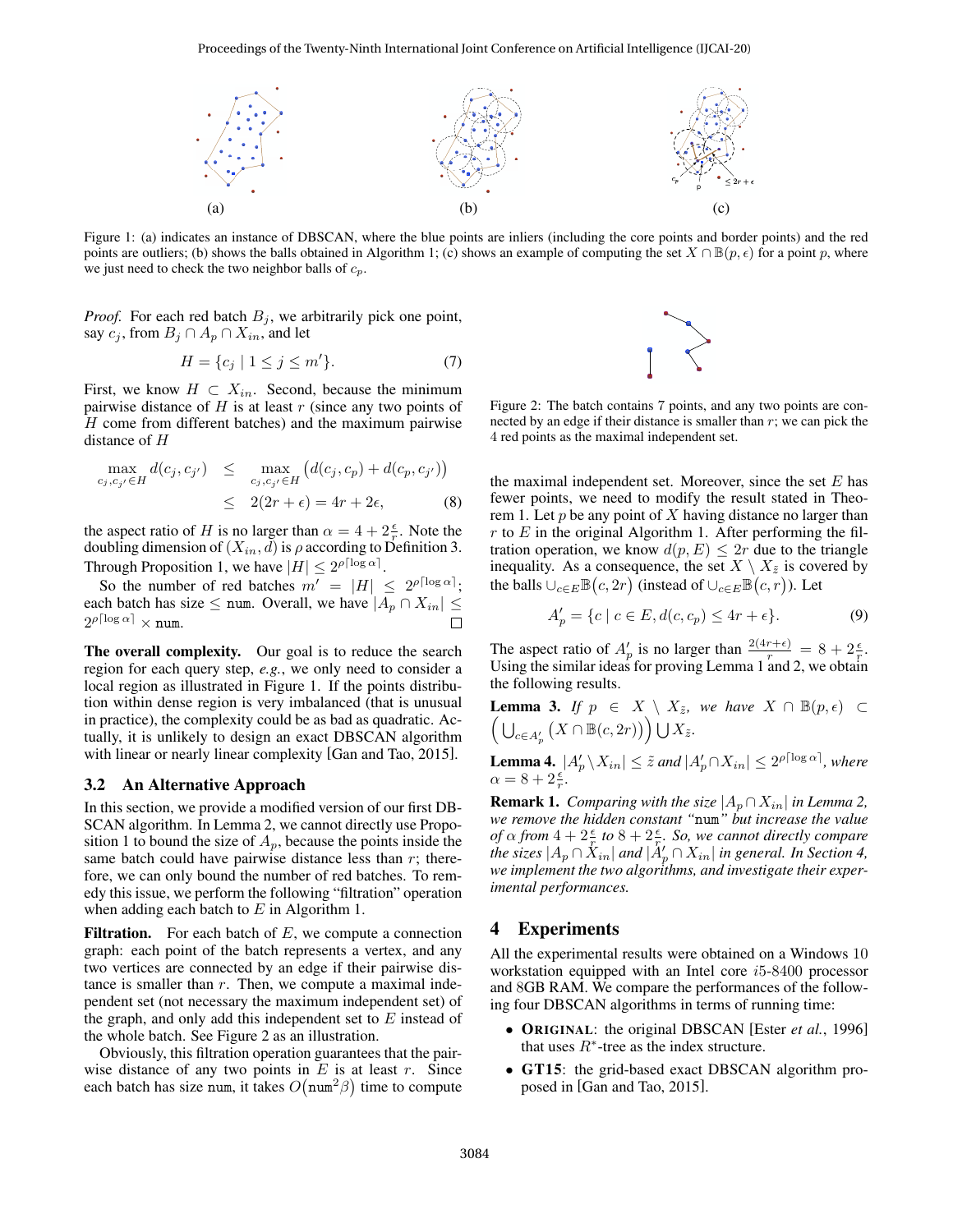<span id="page-5-2"></span>

Figure 3: Running times with  $MinPts = \frac{1}{1000} \cdot n$  (the first row) and  $MinPts = \frac{2}{1000} \cdot n$  (the second row).

<span id="page-5-0"></span>

| Dataset          | #Instances | #Attributes | Type      |
|------------------|------------|-------------|-----------|
| <b>SYNTHETIC</b> | 20000      | 500-3000    | Synthetic |
| <b>NEURIPS</b>   | 11463      | 5811        | Text      |
| <b>USPSHW</b>    | 7291       | 256         | Image     |
| <b>MNIST</b>     | 10000      | 784         | Image     |

Table 1: The datasets.

- METRIC-1: our first DBSCAN algorithm proposed in Section [3.1.](#page-2-7)
- METRIC-2: the alternative DBSCAN algorithm proposed in Section [3.2.](#page-4-3)

For the first two algorithms, we use the implementations in C++ from [\[Gan and Tao, 2015\]](#page-6-3). Our algorithms METRIC-1 and METRIC-2 are also implemented in C++. Note that all of these four algorithms return the exact DBSCAN solution; we do not consider the approximate DBSCAN algorithms that are out of the scope of this paper.

We evaluated our methods on both synthetic and real datasets where the details are shown in Table [1.](#page-5-0) We generated 6 synthetic datasets. For each synthetic dataset, we randomly generate  $n = 20000$  points in  $\mathbb{R}^2$ , and then locate them to a higher dimensional space  $\mathbb{R}^D$  with some random noise; the dimension D ranges from 500 to 3000. NEURIPS [\[Perrone](#page-6-22) *et al.*[, 2017\]](#page-6-22) contains  $n = 11463$  word vectors of the full texts of the NeurIPS conference papers published in 1987-2015. **USPSHW** [\[Hull, 1994\]](#page-6-23) contains  $n = 7291$  16  $\times$  16 pixel handwritten letter images. MNIST [\[LeCun](#page-6-24) *et al.*, 1998] contains  $n = 10000$  handwritten digit images from 0 to 9, where each image is represented by a 784-dimensional vector.

**The results.** We validate the influence of the value of  $r$  to the running times of METRIC-1 and METRIC-2. We focus on the SYNTHETIC datasets. To determine the value of  $r$ , we

<span id="page-5-1"></span>

Figure 4: The running time in Part (i) and Part (ii).

first estimate the diameter  $\Delta$ , the largest pairwise distance, of the dataset. Obviously, it takes at least quadratic time to achieve the exact value of  $\Delta$ ; instead, we just arbitrarily select one point and pick its farthest point from the dataset, where the obtained value  $\Delta$  is between  $\Delta/2$  and  $\Delta$ . We set  $\tilde{z} = 200$  (*i.e.*, 1\%/<sub>0</sub>) and vary the ratio  $r/\Delta$  in 0-0.5. The running times with respect to Part (i) and Part (ii) (described in Section [3.1\)](#page-2-7) are shown in Figure [4](#page-5-1) separately. As  $r/\Delta$  increases, the running time of Part (i) (*resp.,* Part (ii)) decreases (*resp.,* increases). The overall running time (of the two parts) reaches the lowest value when  $r/\Delta$  is around 0.1.

Further, we set the value MinPts  $=$   $\frac{1}{1000}n$  and  $\frac{2}{1000}n$  for each dataset and show the running times in Figure [3.](#page-5-2) We can see that our METRIC-2 achieves the lowest running times on SYNTHETIC; the running times of METRIC-1 and METRIC-2 are very close on the three real datasets; our both algorithms significantly outperform the two baseline algorithms in terms of running time.

## 5 Future Work

In this paper, we consider the problem of DBSCAN with low doubling dimension. A few directions deserve to be studied in future work, such as other density based clustering and outlier recognition problems under the assumption of Definition [3.](#page-2-1)